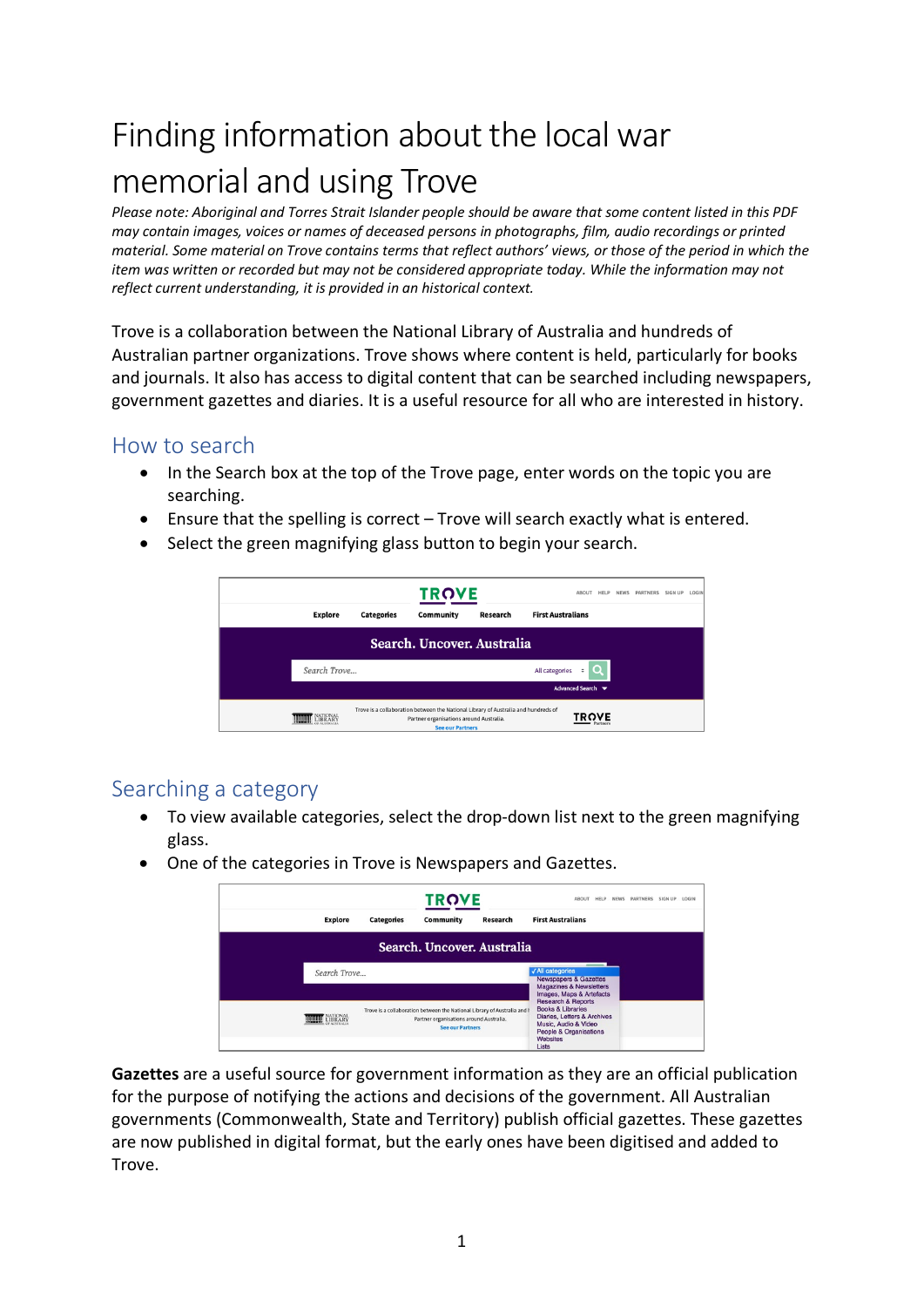Using inverted commas as punctuation marks around a group of words will bring back items with those words together as a phrase. For example, in this case a search for "roma war memorial" brings back results in some categories.

| All | Newspapers &                     | Magazines &               | Images, Maps &                                                                                         | Research & | <b>Books &amp;</b>           | Diaries, Letters & | Music, Audio & | People &      | Websites        | Lists |
|-----|----------------------------------|---------------------------|--------------------------------------------------------------------------------------------------------|------------|------------------------------|--------------------|----------------|---------------|-----------------|-------|
|     | Gazettes                         | Newsletters               | <b>Artefacts</b>                                                                                       | Reports    | Libraries                    | Archives           | Video          | Organisations |                 |       |
|     |                                  |                           |                                                                                                        |            |                              |                    |                |               |                 |       |
|     | "roma war memorial"              |                           |                                                                                                        |            |                              |                    |                |               |                 | റ     |
|     |                                  |                           |                                                                                                        |            |                              |                    |                |               |                 |       |
|     |                                  |                           |                                                                                                        |            |                              |                    |                |               |                 |       |
|     |                                  |                           |                                                                                                        |            |                              |                    |                |               | Advanced Search |       |
|     |                                  |                           |                                                                                                        |            |                              |                    |                |               |                 |       |
|     |                                  |                           |                                                                                                        |            |                              |                    |                |               |                 |       |
|     | <b>NEWSPAPERS &amp; GAZETTES</b> |                           |                                                                                                        |            |                              | 18 total results   |                |               |                 |       |
|     |                                  |                           |                                                                                                        |            |                              |                    |                |               |                 |       |
|     |                                  |                           |                                                                                                        |            |                              |                    |                |               |                 |       |
|     |                                  | <b>ROMA WAR MEMORIAL.</b> |                                                                                                        |            |                              |                    |                |               |                 |       |
|     |                                  |                           |                                                                                                        |            |                              |                    |                |               |                 |       |
|     |                                  |                           | Fill Article - Western Star and Roma Advertiser (Toowoomba, Qld.: 1875 - 1948)                         |            | Wednesday 21 November 1934 - |                    |                |               |                 |       |
|     | Page 2                           |                           | ROMA WAR MEMORIAL The absence of any prominent War Memorial in noma has often been remarked- upon  572 |            |                              |                    |                |               |                 |       |

Check out the newspaper articles about the Roma War Memorial.

# Tips and tricks

If you want a more specific search, you can customise it by using search commands with your keywords.

Search commands are special words and symbols that help to refine search results. You can use a single search command or construct a complex combination.

#### **AND**

Get results that contain both of the words.

If you do not use any commands in your search, Trove will assume that you want to find things that have all of those words in them, and effectively puts an **AND** between each of your keywords.

#### **Examples:**

- Paul AND Kelly
- Paul Kelly

Both of these examples will give you results that contain both of the words "paul" and "kelly".

#### **OR**

Get results that contain one or more of the words.

#### **Example:**

• cat OR dog

#### **NOT**

Exclude items from your results that contain the word(s). A minus sign (**-**) can also be used in place of **NOT**.

#### **Examples:**

- cat NOT dog
- cat -dog

Both of these examples will give you results that contain "cat" but do not contain "dog".